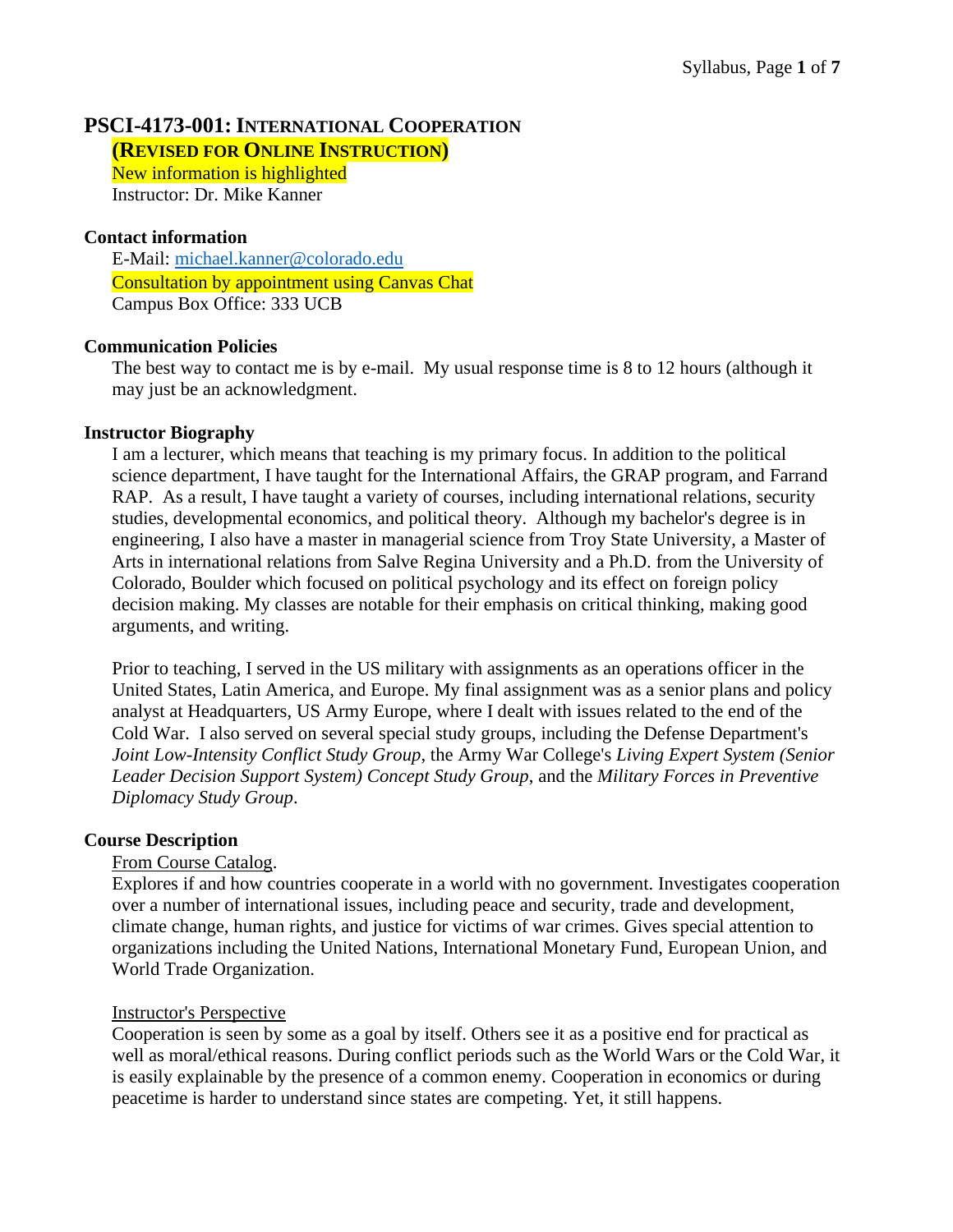This course looks to understand cooperation as a function of enlightened self-interest and rational decision making. After discussing theoretical explanations, we will explore the application in security, economics, human rights, and environmental issues. The goal is to answer these questions –

- Why do states cooperate?
- What are the different theoretical perspectives on cooperation?
- Why do some cooperative relations work better than others?
- Can the conditions for cooperation be created?

As a 4000-level course, this is equivalent to a first-year graduate course, the texts and readings reflect that.

## **Course Objectives**

- 1. Explain the different theoretical explanations for cooperation.
- 2. Employ the theories to explain the current status of the UN and TANs.
- 3. Identify the rise of non-conflict related cooperation (e.g., peace and humanitarian operations).
- 4. Explain economic cooperation and efforts to promote development.
- 5. Compare cooperation and the development of regimes in human rights and environmental issues.
- 6. Evaluate the future of cooperation under interdependence, considering the rise of populist and nationalist politics.

## **Overview of Class and Responsibilities**

## **Instructor**

I will have notes, my lecture, and slides available by the dates posted on the syllabus. I will also be available for virtual office hours by appointment using the **Chat** tool on **Canvas**.

#### Student

Understanding the University's course support software (Canvas) is necessary for taking this course. If you are not familiar or don't feel confident in your knowledge, visit the OIT website for Student Support Videos [\(https://oit.colorado.edu/services/teaching-learning](https://oit.colorado.edu/services/teaching-learning-tools/canvas/student-support/student-support-videos)[tools/canvas/student-support/student-support-videos\)](https://oit.colorado.edu/services/teaching-learning-tools/canvas/student-support/student-support-videos).

Second, do the readings. You should analyze each reading for these elements.

- 1. Identify the key points.
- 2. Examine the accuracy and validity of these statements or assumptions.
- 3. Analyze how these assumptions result in different perspectives about the world.
- 4. Compare the different policies that may come from different assumptions.

Finally, keep up with the news. We will be applying what we learn to current events.

Unfortunately, the most common news sources (e.g., browser feeds) do not include international news except for disasters or crises. You should explore sites that will include these areas. If you are planning on focusing on a region (e.g., Europe or Asia), I recommend that you find a source that reports events in that area.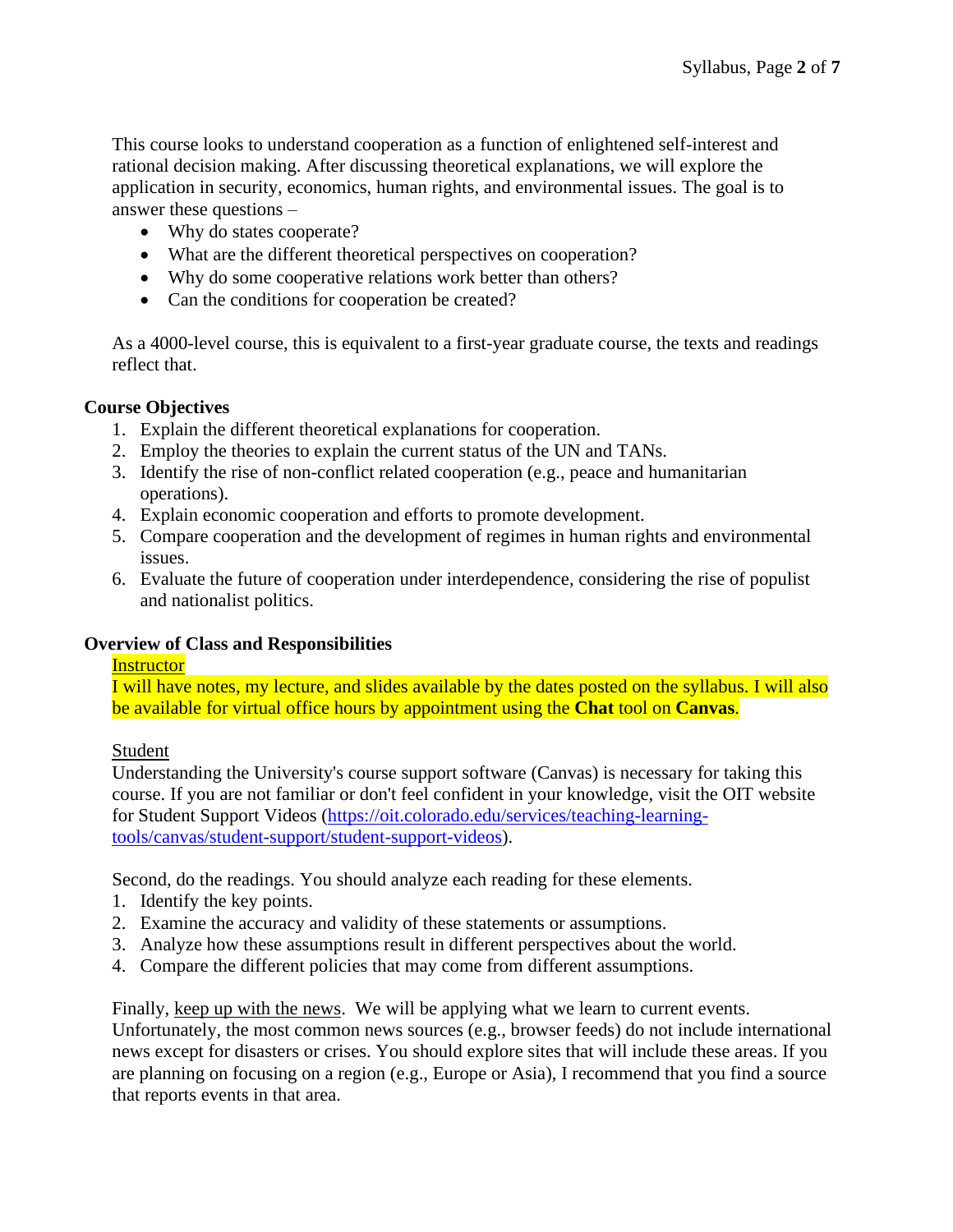I should also mention that you consider a subscription to [The Economist Magazine.](http://www.economist.com/) It is a standard read for many people working in or studying international relations. They have a onesemester subscription special for students [\(https://subscription.economist.com/DE/EngCore/Ecom/WelOvlay\)](https://subscription.economist.com/DE/EngCore/Ecom/WelOvlay).

## **Required Texts**

Frederking, Brian, and Paul F. Diehl. 2015. *The Politics of Global Governance: International Organizations in an Interdependent World, 5th Edition*. Boulder, CO: Lynne Rienner Press.

Karns, Margaret P., Karen A Mingst, and Kendall W. Stile. 2015*. International Organizations: The Politics and Processes of Global Governance, 3rd Edition*. Boulder, CO: Lynne Rienner Press.

Keohane, Robert O. 2005. *After Hegemony: Coordination and Discord in the World Political Economy*. Princeton, NJ: Princeton University Press.

Throughout the semester, I will send out additional readings through CANVAS. These are usually recent articles that are relevant to our discussions. They are not required readings, although I strongly recommend that you read them.

## **Grading**

Your grade will be a function of the points you achieve. Points are allocated as follows –

| Critical Papers $-3$ at 30 points each               | 90 points  |
|------------------------------------------------------|------------|
| Attendance/participation (up through March 11, 2020) | 6 points   |
| <b>Online participation</b>                          | 4 points   |
| Total                                                | 100 points |

| $\mathbf{A}$ | 94-100 | $B+$  | 87-89 | $C+$           | 77-79 | $D+$         | $  67-69$ | $0 - 59$ |
|--------------|--------|-------|-------|----------------|-------|--------------|-----------|----------|
| $A-$         | 90-93  | B     | 83-86 |                | 73-76 |              | 63-66     |          |
|              |        | $B -$ | 80-82 | $\overline{C}$ | 70-72 | $\mathbf{D}$ | 60-62     |          |

Final grades are based on a 100-point scale.

Critical Papers. There will be three critical papers assigned at the end of each module. These are in lieu of mid-terms and final exams. Papers will be double-spaced, and four to six pages long. For the second two papers, you will need to submit the papers as a \*.doc, \*.docx file through Canvas no later than 11:59 PM on the day of the deadline. You will not require outside research. The specific questions (you will have a choice from two) and the instructions will be posted at a minimum of two weeks to ten days before the due date.

Attendance. Ten percent of winning is just showing up. Or in this case, ten percent of your grade is based on being in class and ready to participate. Absences will only be excused based on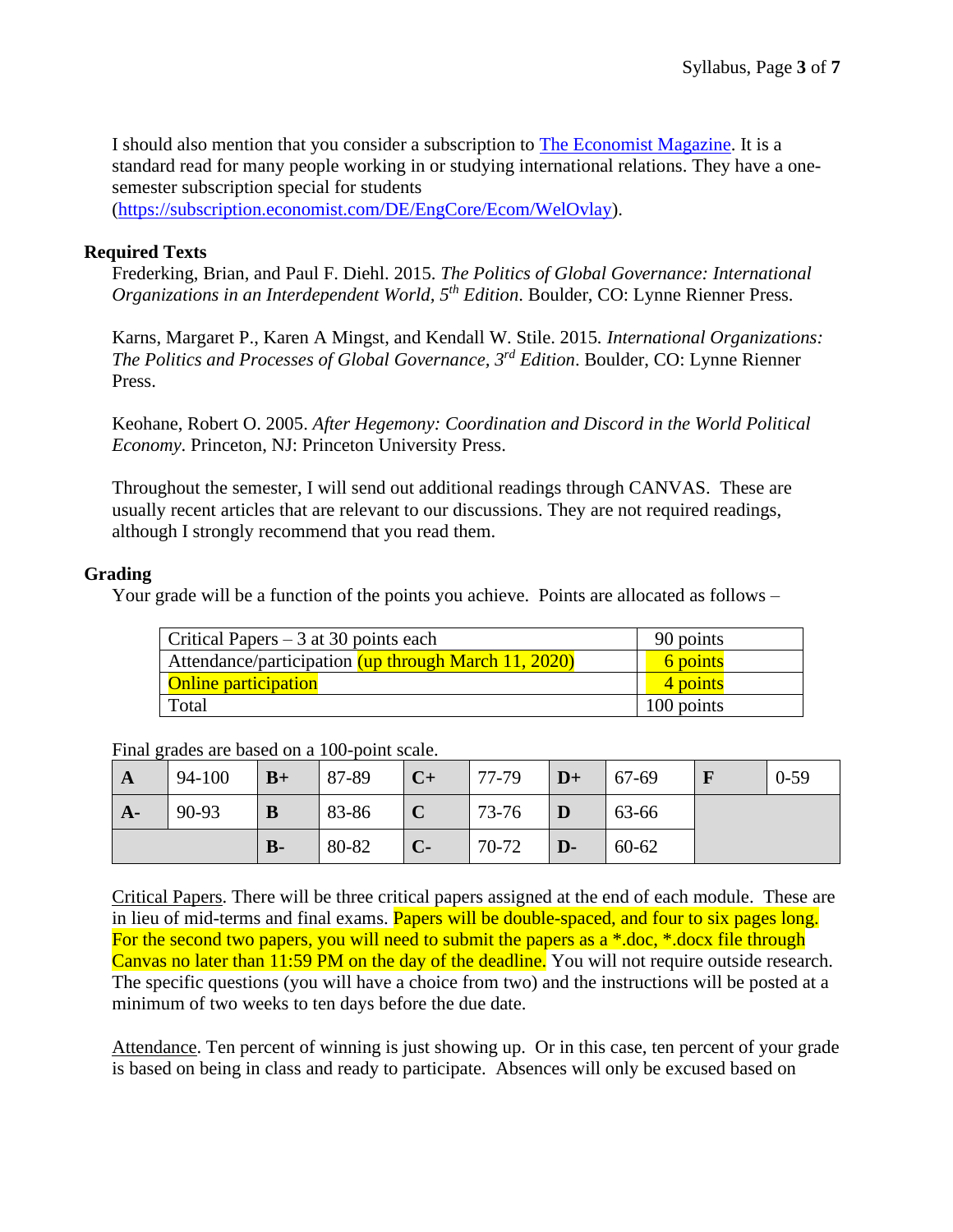illness, incarceration, religious observation, work/sports/ROTC commitments, or family emergencies. Documentation for the absence may be requested.

Online participation.

Online discussion participation consists of posting your responses to discussion questions and your reaction to the postings of other students. When your posting has resulted in a question from Dr. Kanner, you should respond to that question as well.

There will be five online lessons. Each lesson will be a reading from *International Organizations* and a case study in *The Politics of Global Governance* and worth one point. Of these, you need to participate in four lessons if you want full credit. Anything beyond the minimum will count as extra credit. It means there is now one point for extra credit.

Lessons for the online section of the course will be found on **Canvas.** Each lesson consists of –

- A short introduction provides the context for the lesson.
- A set of study questions (to guide your reading).
- Your reading assignment.
- An audio file with a lecture.
- A slide packet for you to review while listening to the lecture.
- The discussion question for the lesson which will be available as a **Canvas Discussion.** To get credit, you must post your comment before the end date for the lesson.

All of these will be available on **Canvas** as links on the Home Page, the same as notes and slides have been for the first two modules of the semester.

Read the assignment and listen to the lecture before posting your comments on the online discussions.

| <b>January</b>    |                         |              |    |                     |  |  |
|-------------------|-------------------------|--------------|----|---------------------|--|--|
| $13 - Syllabus;$  | 14                      | $15 - I$ O 1 | 16 | $17 - I + 2$        |  |  |
| PGG <sub>1</sub>  |                         |              |    |                     |  |  |
| $20 - \text{MLK}$ | 21                      | $22 - AH1$   | 23 | $24 - AH 2$         |  |  |
| <b>Birthday</b>   |                         |              |    |                     |  |  |
| $27 - AH$ 3       | 28                      | $29 - AH 4$  | 30 | $31 - AH 5$         |  |  |
| February          |                         |              |    |                     |  |  |
| $3 - AH 6$        | $\overline{\mathbf{4}}$ | $5 - AH7$    | 6  | $7 - AH$ 11         |  |  |
| $10 - IO3$        | 11                      | $12 - PGG3$  | 13 | 14 – Critical       |  |  |
|                   |                         |              |    | <b>Paper 1 Due</b>  |  |  |
| $17 - PGG2$       | 18                      | $19 - 104$   | 20 | $21 - PGG4$         |  |  |
| $24 - PGG20$      | 25                      | $26 - 105$   | 27 | $28 - PGG$ 15       |  |  |
| <b>March</b>      |                         |              |    |                     |  |  |
| $2 - I$ O 6       | 3                       | $4 - PGG5$   | 5  | $6-\overline{IO 7}$ |  |  |
|                   |                         |              |    | pp. 282-317;        |  |  |
|                   |                         |              |    | 353-366             |  |  |

**Class Schedule –** All readings must be done in advance of the class.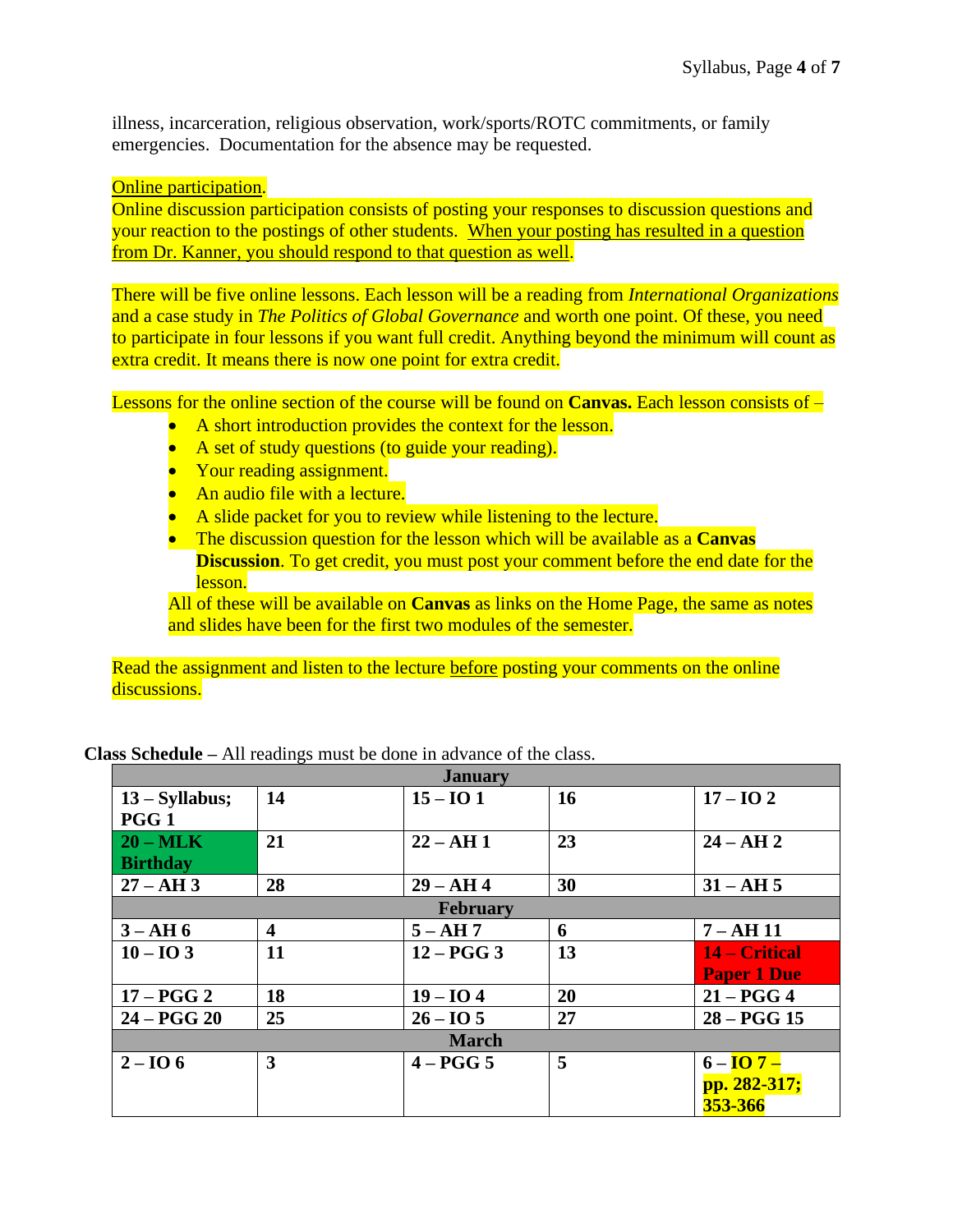| $9 - PGG6$                                                       |                                                                                               | 10            | $11 - PGG$ 7                                                                  | 12                                | $13 - PGG8$           |  |  |
|------------------------------------------------------------------|-----------------------------------------------------------------------------------------------|---------------|-------------------------------------------------------------------------------|-----------------------------------|-----------------------|--|--|
|                                                                  |                                                                                               |               |                                                                               |                                   | This is available     |  |  |
|                                                                  |                                                                                               |               |                                                                               |                                   | as a file labeled     |  |  |
|                                                                  |                                                                                               |               |                                                                               |                                   | 'Lesson               |  |  |
|                                                                  |                                                                                               |               |                                                                               |                                   | Mar <sub>13.pdf</sub> |  |  |
| $16 - PGG9$                                                      |                                                                                               | 17            | 18 – Critical                                                                 | 19                                | $20 - IO8$            |  |  |
|                                                                  |                                                                                               |               | <b>Paper 2 Due</b>                                                            |                                   |                       |  |  |
| $23 -$ Spring                                                    |                                                                                               | $24 -$ Spring | $25 -$ Spring                                                                 | $26 -$ Spring                     | $27 -$ Spring         |  |  |
| <b>Break</b>                                                     |                                                                                               | <b>Break</b>  | <b>Break</b>                                                                  | <b>Break</b>                      | <b>Break</b>          |  |  |
| <b>Transition to Online Instruction</b>                          |                                                                                               |               |                                                                               |                                   |                       |  |  |
|                                                                  |                                                                                               | <b>Lesson</b> |                                                                               |                                   | <b>Dates</b>          |  |  |
| <b>Lesson – Economic Cooperation</b>                             |                                                                                               |               | <b>March 30 to April 4, 2020</b>                                              |                                   |                       |  |  |
| <b>Lesson - Development</b>                                      |                                                                                               |               | <b>April 5 to April 10, 2020</b>                                              |                                   |                       |  |  |
| <b>Lesson – Human Rights</b>                                     |                                                                                               |               |                                                                               | <b>April 11 to April 16, 2020</b> |                       |  |  |
| <b>Lesson - Cooperation in an Interconnected World</b>           |                                                                                               |               |                                                                               | <b>April 17 to April 22, 2020</b> |                       |  |  |
| <b>Lesson – Cooperation in the Future</b>                        |                                                                                               |               |                                                                               | <b>April 23 to April 28, 2020</b> |                       |  |  |
| Final Paper will be due no later than 11:59 PM on April 29, 2020 |                                                                                               |               |                                                                               |                                   |                       |  |  |
| <b>Legend</b>                                                    |                                                                                               |               |                                                                               |                                   |                       |  |  |
| <b>PGG</b>                                                       | Frederking, Brian, and Paul F. Diehl. 2015. The Politics of Global Governance:                |               |                                                                               |                                   |                       |  |  |
|                                                                  | International Organizations in an Interdependent World, 5 <sup>th</sup> Edition. Boulder, CO: |               |                                                                               |                                   |                       |  |  |
|                                                                  | Lynne Rienner Press.                                                                          |               |                                                                               |                                   |                       |  |  |
| <b>IO</b>                                                        |                                                                                               |               | Karns, Margaret P., Karen A Mingst, and Kendall W. Stile. 2015. International |                                   |                       |  |  |
|                                                                  | Organizations: The Politics and Processes of Global Governance, 3rd Edition.                  |               |                                                                               |                                   |                       |  |  |
|                                                                  | Boulder, CO: Lynne Rienner Press.                                                             |               |                                                                               |                                   |                       |  |  |
| AH                                                               | Keohane, Robert O. 2005. After Hegemony: Coordination and Discord in the World                |               |                                                                               |                                   |                       |  |  |
|                                                                  | Political Economy. Princeton, NJ: Princeton University Press.                                 |               |                                                                               |                                   |                       |  |  |
|                                                                  |                                                                                               |               |                                                                               |                                   |                       |  |  |

## **Online Behavior Policy**

In addition to participating in the conversations, I will be monitoring all postings for *ad hominem* attacks and cyber-bullying. First-time violators will be warned about postings and online behavior. The second time by the same offender will result in the removal of posting access. You will still be required to take the exams but will be penalized by not being able to earn a score for participation. Any student that feels that online postings are offensive or think that they are the victim of cyber-bullying through the course should contact me at [michael.kanner@colorado.edu.](mailto:michael.kanner@colorado.edu)

**Policies** (as established by the Vice Provost for Undergraduate Education)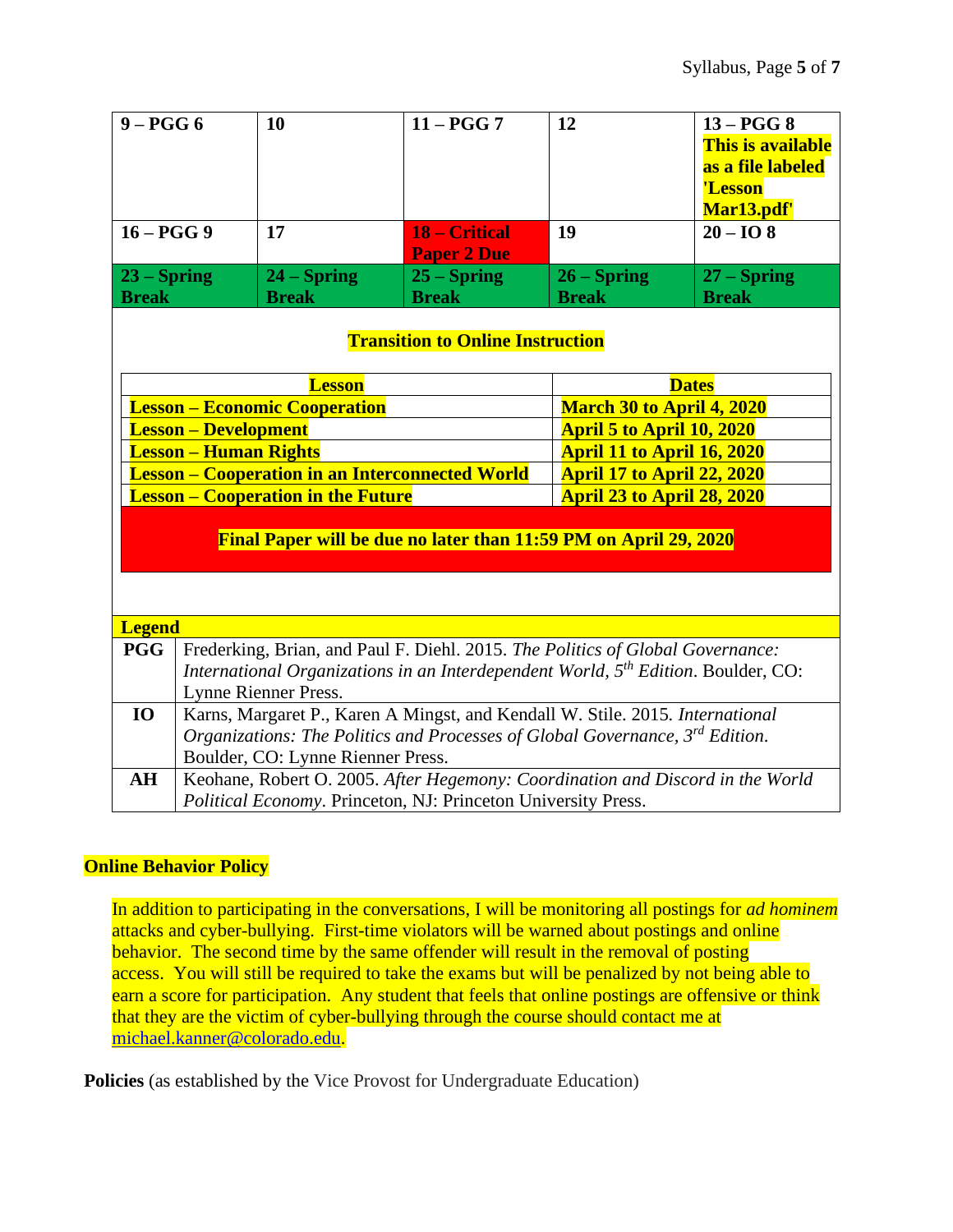## Accommodation for Disabilities

If you qualify for accommodations because of a disability, please submit your accommodation letter from Disability Services to your faculty member in a timely manner so that your needs can be addressed. Disability Services determines accommodations based on documented disabilities in the academic environment. Information on requesting accommodations is located on the [Disability Services website.](http://www.colorado.edu/disabilityservices/students) Contact Disability Services at 303-492-8671 or [dsinfo@colorado.edu](mailto:dsinfo@colorado.edu) for further assistance. If you have a temporary medical condition or injury, see [Temporary Medical Conditions](http://www.colorado.edu/disabilityservices/students/temporary-medical-conditions) under the Students tab on the Disability Services website.

## Classroom Behavior

Students and faculty each have responsibility for maintaining an appropriate learning environment. Those who fail to adhere to such behavioral standards may be subject to discipline. Professional courtesy and sensitivity are especially important with respect to individuals and topics dealing with race, color, national origin, sex, pregnancy, age, disability, creed, religion, sexual orientation, gender identity, gender expression, veteran status, political affiliation or political philosophy. For more information, see the policies on [classroom behavior](http://www.colorado.edu/policies/student-classroom-and-course-related-behavior) and the [Student Code of Conduct.](http://www.colorado.edu/osccr/)

## Preferred Student Names and Pronouns

CU Boulder recognizes that students' legal information doesn't always align with how they identify. Students may update their preferred names and pronouns via the student portal; those preferred names and pronouns are listed on instructors' class rosters. In the absence of such updates, the name that appears on the class roster is the student's legal name.

# Honor Code

All students enrolled in a University of Colorado Boulder course are responsible for knowing and adhering to the Honor Code. Violations of the policy may include: plagiarism, cheating, fabrication, lying, bribery, threat, unauthorized access to academic materials, clicker fraud, submitting the same or similar work in more than one course without permission from all course instructors involved, and aiding academic dishonesty. All incidents of academic misconduct will be reported to the Honor Code [\(honor@colorado.edu\)](mailto:honor@colorado.edu); 303-492-5550). Students found responsible for violating the academic integrity policy will be subject to nonacademic sanctions from the Honor Code as well as academic sanctions from the faculty member. Additional information regarding the Honor Code academic integrity policy can be found at the [Honor Code](https://www.colorado.edu/osccr/honor-code)  [Office website.](https://www.colorado.edu/osccr/honor-code)

# Sexual Misconduct, Discrimination, Harassment and/or Related Retaliation

The University of Colorado Boulder (CU Boulder) is committed to fostering a positive and welcoming learning, working, and living environment. CU Boulder will not tolerate acts of sexual misconduct, intimate partner abuse (including dating or domestic violence), stalking, or protected-class discrimination or harassment by members of our community. Individuals who